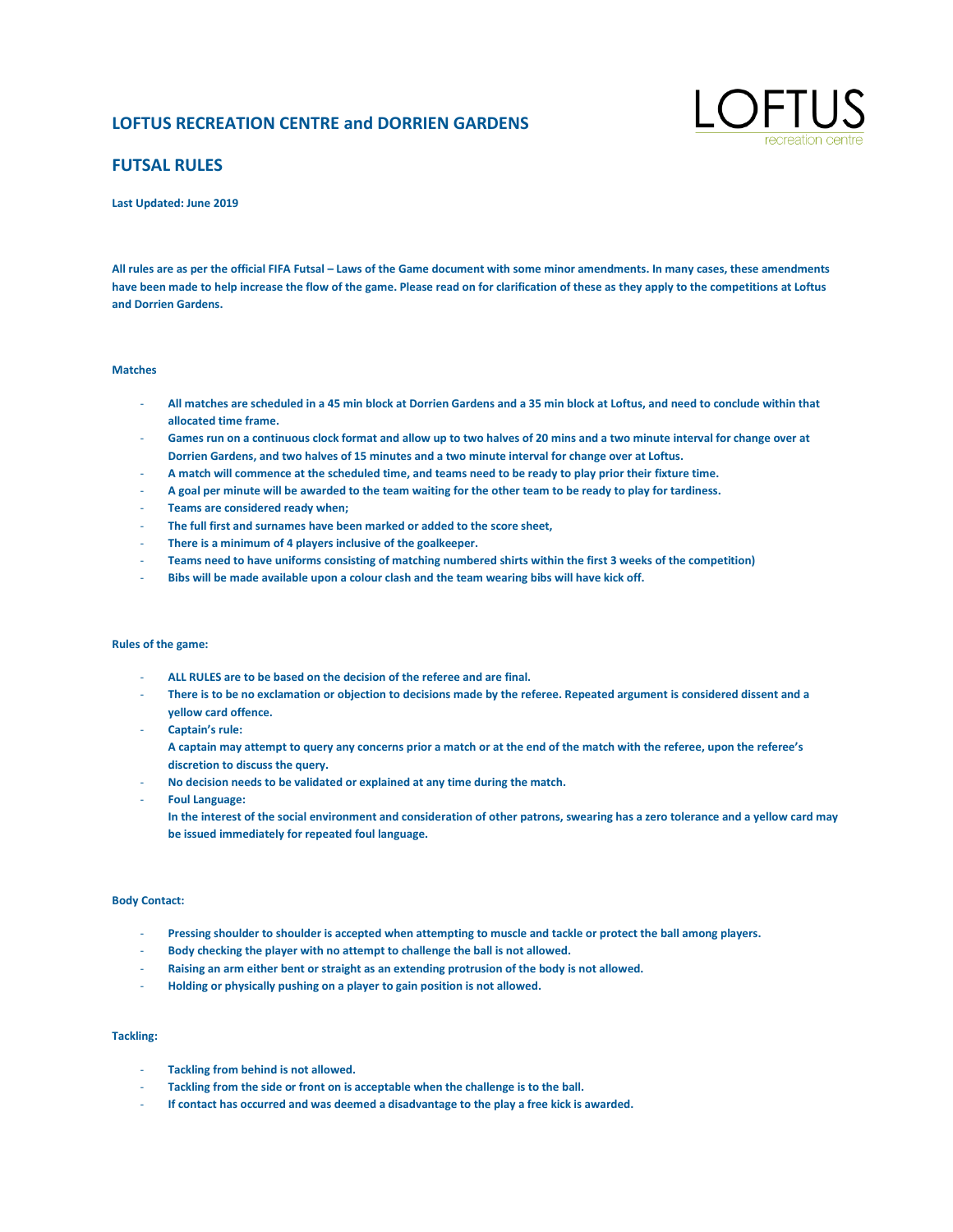If the foul does not prohibit the flow of the game the advantage may be played.



- **If the foul is deemed intentional a free kick will awarded and may incur a caution and a card.** - **Slide tackles are not allowed by a field player.**
- **No sliding to tackle the ball,**
- **The only sliding challenge is permitted by the goalkeeper within the penalty circle.**

# **Goalkeeper:**

- **The goalkeeper may use their hands only inside the penalty circle.**
- **A penalty is awarded if the goal keeper uses their hands outside the penalty circle.**
- The goalkeeper is allowed to directly play the ball over the halfway line if it's being returned to play after being out of bounds.

#### **Pass back:**

- **After returning the ball into play, the goalkeeper may directly receive the ball from a player and only use their feet or body but not their hands.**
- **The goalkeeper is not allowed to use their hands after the ball has been played to them by a teammate at any time.**

#### **Field of play:**

- **The pitch is marked by the boundary indicated by blue side lines and black back lines on court 4.**
- **The pitch is marked by the boundary indicated by side wall and white back lines on court 5.**
- The pitch is marked by the boundary indicated by white lines at Dorrien Gardens.
- **Penalty spots are indicated by a blue dot on court 4 and white dot on court 5. At Dorrien Gardens, the penalty spot is roughly 1 metre out from the goal square, at the referee's discretion.**

#### **Returning the ball into play:**

- **The ball must be returned into active play within 5 seconds of it being positioned to play.**
- **The ball is to be kicked in from the blue side line on court 4 and a meter in from the wall on court 5. At Dorrien Gardens, this is from the white side line.**
- **Kick in from the side is an indirect kick and a goal cannot be scored.**
- **Corners are direct and a goal can be scored.**
- **Kickoff is direct and a goal can be scored.**
- **A goalkeeper returning the ball to play from being out of bounds is indirect and cannot score a goal.**
- Penalty kicks are to be taken 1 step from the spot.
- **The goalkeeper must keep their feet on the goal line and if they move off the line before the kick has been taken it may be taken again if the goal is not scored.**

#### **Defending the ball:**

- **When defending the ball from a spot kick, a player must be 3 meters from the ball.**
- **There will be only 1 player defending ball from a kick in, corner ball or free kick, unless the referee has discretion and requires a penalty or direct free kick in the 2nd penalty circle.**
- **All other defending players must be 3 meters from the ball.**
- The defending team may have a wall of multiple players only from kick off.